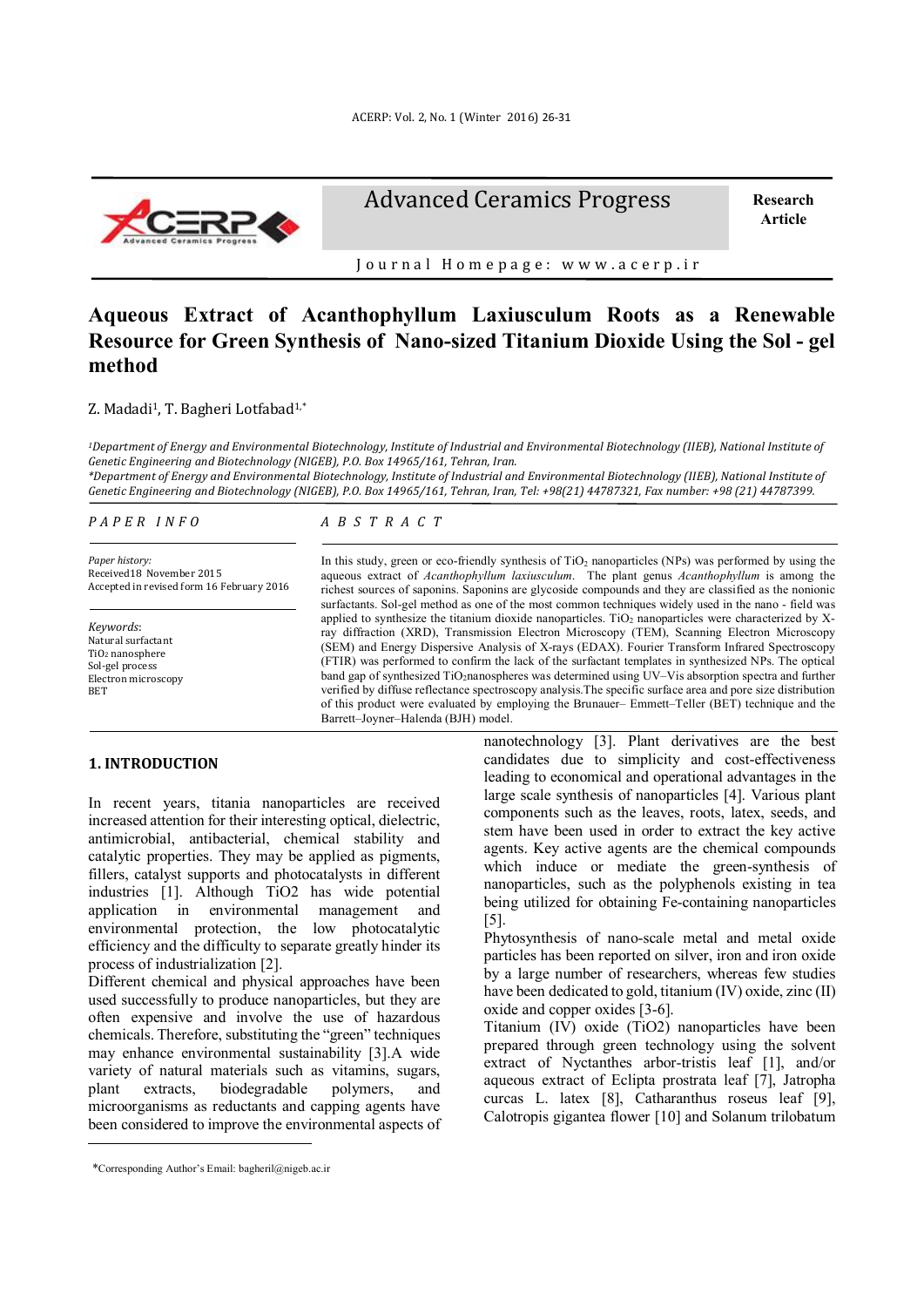leaf [11] as reported by individual researchers. Different experiments resulted in nanoparticles of different sizes, morphologies and crystalline forms without emphasis on the key active agent, except in the report by Hudlikaret al [8]. They introduced curcain (enzymes as the reducing and capping agents) present in the latex of J. curcas L. In the present study, the aqueous extract of Acanthophyllum laxiusculum roots known as "soap plant" was used for the nano-synthesis of TiO2. Different species of Acanthophyllum have been used traditionally as cleaning agents. Moreover, Acanthophyllum extracts have been the subject of much recent research on immunotherapy methods by saponin adjuvants due to the presence of saponin compounds [12]. Application of the Acanthophyllum root-extracts have not yet been extended for the synthesis of nanoparticles and, in particular, for titanium dioxide. In the present work, the aqueous extract of A. laxiusculum as the surface active compound is proposed as an effective, safer substitute for chemical surfactants used in nanoparticle synthesis by the sol-gel method in an effort to eliminate these potentially carcinogenic chemical compounds.

# **2. MATERIALS AND METHOD**

# **2. EXPERIMENTAL**

# **2.1. MATERIALS**

All chemicals purchased from Merck Co for this study were of analytical grade and were used without further purification. *Acanthophyllum laxiusculum* Schiman-Czeika roots were collected from the steppe regions of Iran, primarily in Qom Province, in June 2013 and were stored at the Iranian Biological Resource Center (voucher number IBRC-1275). Aqueous root-extract provided according to Soltaninejad et al [13] was used as the natural surface active compound (NSAC) and Tween 40 as the chemical one.

# **2.2. SYNTHESIS OF TITANIUM DIOXIDE**

# **NANOPARTICLES**

To synthesize  $TiO<sub>2</sub>$  NPs, titanium tetraisopropoxide (TTIP) and 2-propanol were mixed in a ratio of 7:50 and stirred for 2 hrs. A solution of NSAC in deionized water was prepared at a concentration of 1.6 g/l and the pH was adjusted to  $1.5$  using  $1M HNO<sub>3</sub>$  and stirred for 24 hrs. TTIP solution was dropped gradually into 50 ml of NSAC solution at room temperature under stirred conditions for 2 h [14-16]. Precipitates were collected by centrifuging at  $7440 \times g$  for 5 minutes, were washed 5 times in a solution of ethanol and deionized water (1:1), then were air-dried at 25°C and calcinated at 400◦ C for 4 hours [14-17]. The same procedure was followed to prepare  $TiO<sub>2</sub>$  powders using the Tween 40 solution and pure water as the chemical and control powders, respectively.

# **2.3. CHARACTEREIZATION OF SYNTHESIZED**

#### **TITANIUM DIOXIDE NANOPARTICLES**

The morphology and particle size of the  $TiO<sub>2</sub>$ nanopowders were analyzed by scanning electron microscopy using the MIRA\\TESCAN. Moreover, NSAC mediated NPs was further studied by transmission electron microscopy (Kev 100, EM 208, Philips) [18]. TEM images were used for investigation of the morphology and size of  $TiO<sub>2</sub>$  nanoparticles.

The band gap and optical properties of the  $TiO<sub>2</sub>$  NPs were measured using a UV–vis diffuse reflectance spectrophotometer (UV–vis DRS, Shimadzu UV-2501, Mpc-2200). UV–vis absorption spectra were recorded on a UV–vis spectrophotometer in the wavelength range 200-800 nm using ethanol as a dispersion medium.

Removal of surfactant templates was verified using Fourier transform infrared spectroscopy (FTIR) on Shimadzu 8400s FTIR spectrometer using KBr pellet technique. Moreover, the NPs prepared in the presence of NSAC were compositionally analyzed through the energy dispersive analyses of X-rays (EDAX) by using the instrument attached to the SEM (MIRA\\TESCAN). The specific surface areas were measured by nitrogen adsorption at 77 K through the Brunauer–Emmett–Teller (BET) technique. The samples were degassed at 200 °C for 3 hrs prior to nitrogen adsorption measurements. In addition, the pore size distribution was determined from the nitrogen desorption branch of the isotherm curve using the Barrett–Joyner–Halenda (BJH) model. The crystal structure and phase of the  $TiO<sub>2</sub>$  nanopowder was determined by X-ray diffraction (XRD, PW 1800, Philiples) with CuK $\alpha$  radiation ( $\lambda$ =1.5418 Å) in the 2 $\theta$ range 4° to 60° and the crystal size was calculated by using the Scherrer equation [18,19].

# **3. RESULTS AND DISCUSSION**

## **3.1. SEM AND TEM ANALYSES**

SEM images showed *A. laxiusculum* extract (here-named NSAC) to be an innovative, biocompatible substance which mediated the simple green synthesis of  $TiO<sub>2</sub>$ nanospheres and led to an average size of 20-25 nm (Figure 1a) which was comparable to the synthesis seen in the presence of Tween 40 (Figure 1b).

Lack of surface active agents caused an increase in particle size to ca. 50-70 nm and hunk formation (Figure 1c). Furthermore, TEM image (Figure 2) confirmed the SEM analyses for naturally synthesized NPs. The results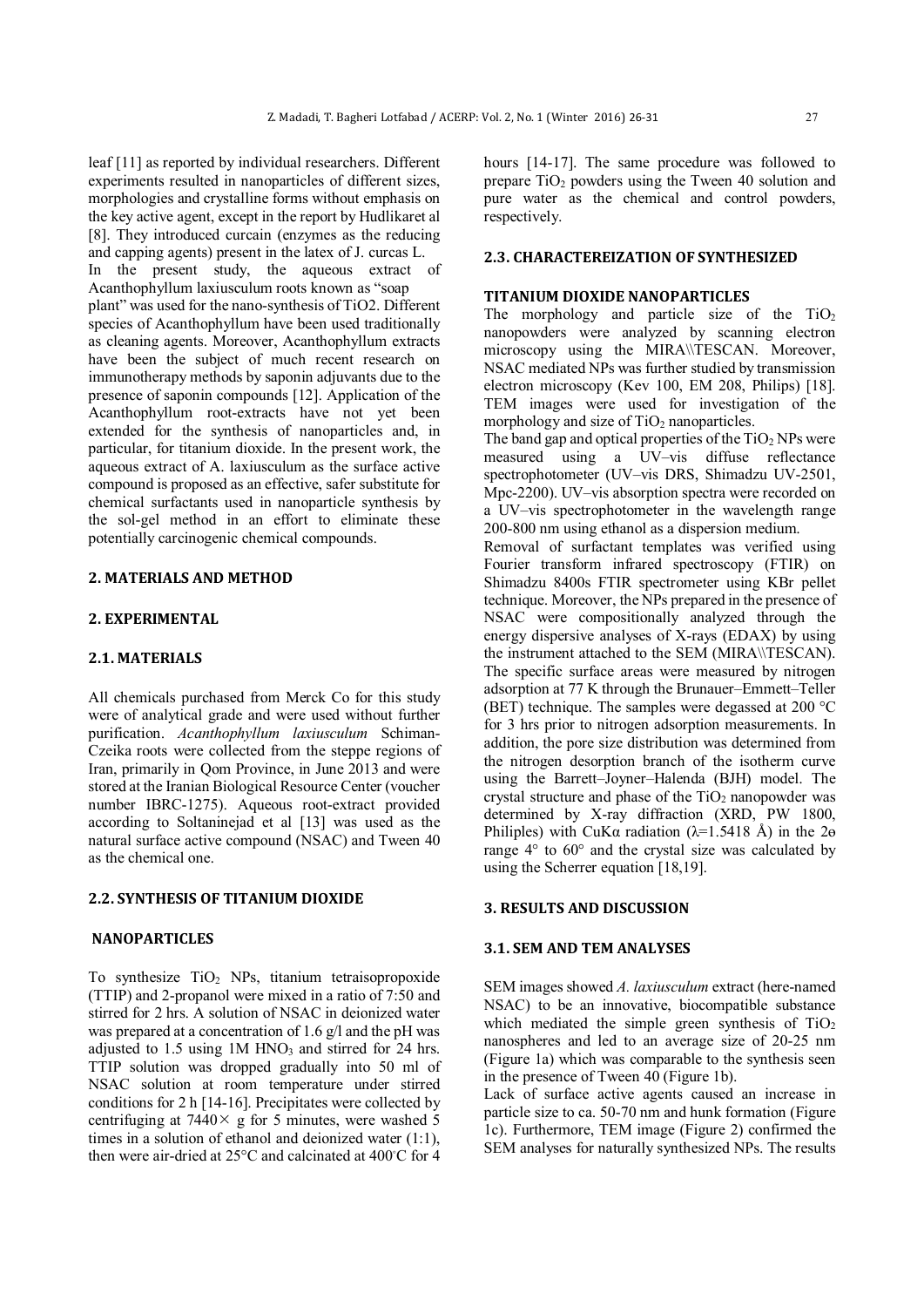are satisfactory in comparison with those previously reported by other researchers.



**Figure 1.** SEM images of titania NPs synthesized in presence of (a) NSAC, (b) Tween 40 and (c) in lack of surfactant.



**Figure 2.** TEM image of titania NPs synthesized in presence of NSAC

Sundrarajan et al reported the synthesis of titanium (IV) oxide nanoparticles (100–150 nm) from titanium isopropoxide solution using *Nyctanthes* leaf extract [1]. Alternatively,  $TiO<sub>2</sub>$  nanoparticles (25–100 nm) have been prepared by using 0.3% aqueous extract prepared from latex of Jatropha curcas L. [8].

# **3.2. UV-VIS DIFFUSE REFLECTANCE SPECTROSCOPY (UV/DRS)**

The UV–vis absorbance spectra of the  $TiO<sub>2</sub>$  nanopowder is shown in Figure 3. An absorption band-edge around 350 nm (corresponding to the optical band gap = 3.5eV) is observed for both powders synthesized by NSAC and Tween 40. The band gap is blue shifted compared to the bulk band gap of  $TiO<sub>2</sub>$  (3.2 eV) due to the particlesize reduction effect [20]. This is further investigated by the diffuse reflectance plot shown in the inset of Figure 3. The band gap energy  $(E)$  was calculated by equation of  $E = \frac{hc}{\lambda}$ , where h is the Plank's constant,  $6.626 \times 10^{-7}$ <sup>34</sup> J s, c is the speed of light,  $3.0 \times 10^8$  m/s and  $\lambda$  is the wavelength (nm) [20, 21].



Figure 3. UV-absorbance spectra for TiO<sub>2</sub>nanospheres synthesized by adding NSAC and Tween 40.

# **3.3. FT-IR SPECTROSCOPY**

FTIR analysis in Figure 4 shows the effective removal of the surfactant templates for both the NPs synthesized by adding NSAC and Tween 40. Peaks at 457 and 470  $cm^{-1}$ showed O–Ti–O bonding in anatase morphology for TiO2 NPs obtained by adding NSAC and Tween 40, respectively. Moreover, the bands appeared at 1641 cm−1 and 3407 cm−1 for NSAC-synthesized NPs and 1618 cm−1and 3417 cm−1for the NPs synthesized by Tween 40 and demonstrated the presence of surface-adsorbed water and hydroxyl (-OH) groups [20]. These peaks appear due to stretching and bending vibrations of -OH groups [22]. EDAX analyses for NPs prepared by NSAC (data not shown) showed distinct elemental signals of titania  $(TiO<sub>2</sub>)$  and also confirms the presence of the Ti-O-Ti and revealed that the nanoparticles were essentially  $TiO<sub>2</sub>$  with no indication of contamination.



**Figure 4.** FTIR spectra for TiO2nanospheres synthesized by adding NSAC and Tween 40.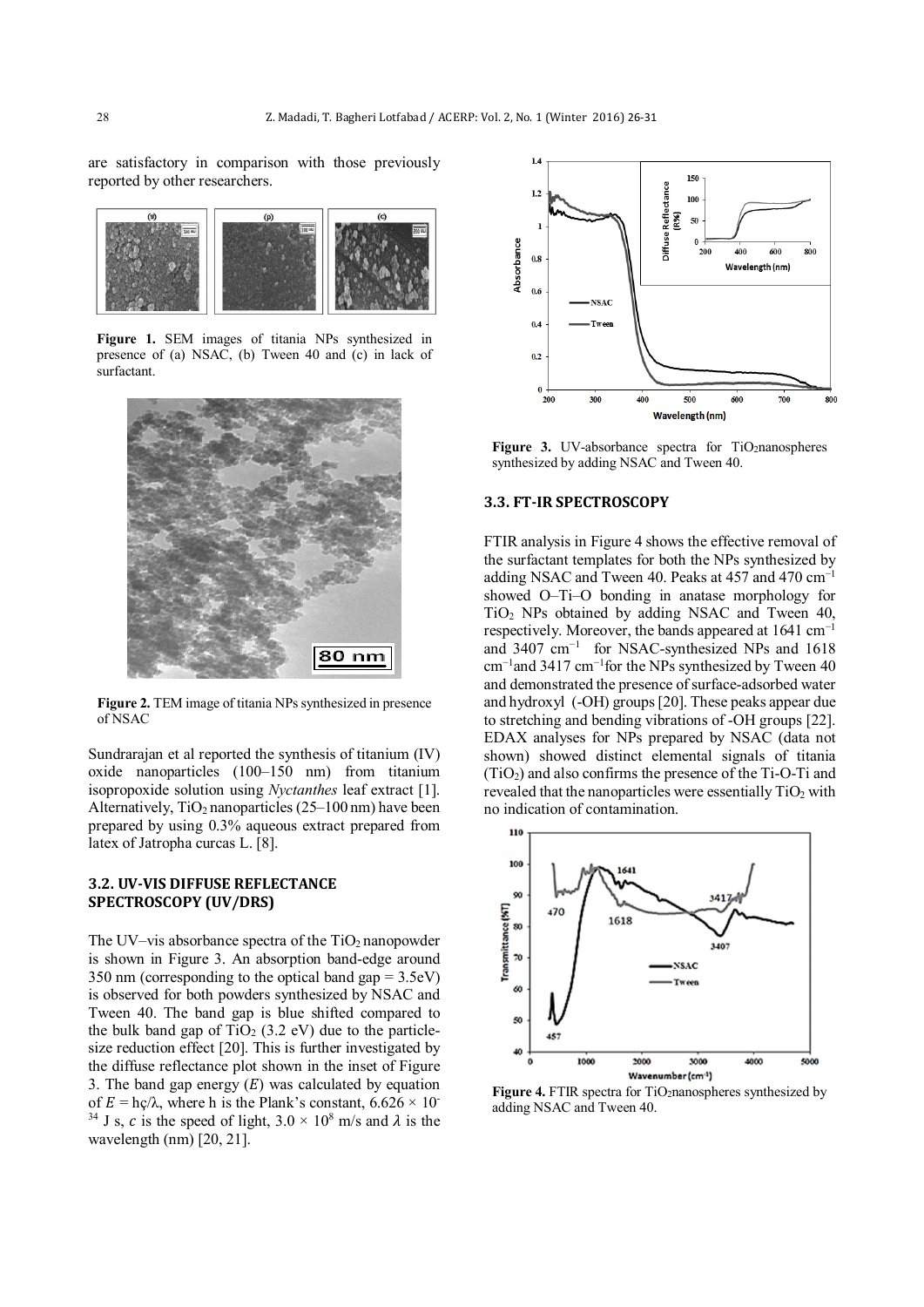#### **3.4. BET AND BJH ANALYSES**

BET adsorption of nitrogen gas demonstrated high specific surface area for  $TiO<sub>2</sub>$ -NPs synthesized by NSAC  $(116.82 \text{ m}^2 \text{ g}^{-1})$  compared to that obtained by Tween 40  $(98.62 \text{ m}^2 \text{ g}^{-1})$ . TiO<sub>2</sub>- NPs produced in the presence of NSAC had larger BET specific surface areas and was further studied. The adsorption and desorption isotherm curves shown in Figure 5 revealed a distinct hysteresis loop in the range of  $0 < P/P_0 < 1$ , which indicates the category of type V [23]. The BJH method by means of the adsorption branch of the nitrogen isotherm was applied to determine the pore size distribution of this product. The BJH plot shown in the inset of Figure 5 reveals that the pore radius  $(r_p)$  for this nanostructure is centered at 2.71nm.



**Figure** 5. Nitrogen adsorption  $(A)$  and desorption  $(0)$ isotherms for TiO2 NPs in presence of NSAC. The inset shows BJH plot of this product.

#### **3.5. XRD ANALYSIS**

The XRD pattern for  $TiO<sub>2</sub>$  synthesized with NSAC and calcinated at 400ºC (Figure 6) shows only the anatase phase structure. The anatase phase was well confirmed by the Joint Committee on Powder Diffraction Standard (JCPDS) file no. 21-1272. The peaks at  $2\theta = 25.24^{\circ}$ , 37.72°, and 47.96° corresponded to the (101), (004), and (200) planes of anatase.

The average crystallite size of the NPs was ≃25 nm using the most intense XRD peak (101) when applying the Scherrer equation, D=Kλ/βcosθ. Where D is the crystal size,  $\lambda$  is the wavelength of the X-ray radiation ( $λ=0.15406$  nm) for CuKα, K is usually taken as 0.89, and  $\beta$  is the line width at half-maximum height (FWHM) of the diffraction peak (radian), and  $\theta$  is the diffracting angle of the peak maximum. The sharp peaks and absence of unidentified peaks confirmed the crystallinity and higher purity of prepared nanoparticles.



**Figure 6.** XRD pattern of TiO<sub>2</sub> nanoparticles prepared in presence of NSAC.

Most of previous research on synthesis of  $TiO<sub>2</sub>$ nanoparticles in the presence of different natural extracts reported crystalline rutile form of titanium dioxide [7, 10, 11]. Velayutham *et al* evaluated the *Catharanthus roseus* leaf extract-mediated biosynthesis of titanium dioxide nanoparticles.  $TiO<sub>2</sub>$  nanoparticles clearly showed the clustered and irregular shapes, mostly aggregated and having the size of 25–110 nm. Analyses obviously depicted the formation of the rutile and anatase forms in the TiO2 NPs [9]. Sundrarajan *et al* developed a facile and eco-friendly method for the synthesis of titanium dioxide nanoparticles from titanium isopropoxide solution using *nyctanthes* leaves extract. They reported the sharp peaks by XRD pattern showed the crystallinity and purity of titanium dioxide nanoparticles. Moreover, they observed size distribution in the range from 100 to 150 nm for  $TiO<sub>2</sub>$  nanoparticles [1].

Hudlikar *et al* reported green synthesis of  $TiO<sub>2</sub>$ nanoparticles by using 0.3% aqueous extract prepared from the latex of *Jatropha curcas L.* They observed broad peaks in the XRD pattern indicated that particles had very small crystallite size and were semi-crystalline in nature. The lattice parameters obtained for  $TiO<sub>2</sub>$  nanoparticles corresponded to anatase phase.

The  $TiO<sub>2</sub>$  nanoparticles showed two broad size distributions, first having diameter from 25 to 50 nm with mostly spherical shape and the rest having some larger and uneven shapes. However, nanoparticles should be treated by sodium dodecyl sulfate (SDS) to remove the protein/peptide caps to be used in practical applications [8].

However, anatase form of  $TiO<sub>2</sub>$  as a metastable phase usually exhibits the most photocatalytic active due to a low recombination rate of photo-generated electrons and holes. On the contrary, the most stable rutile phase is less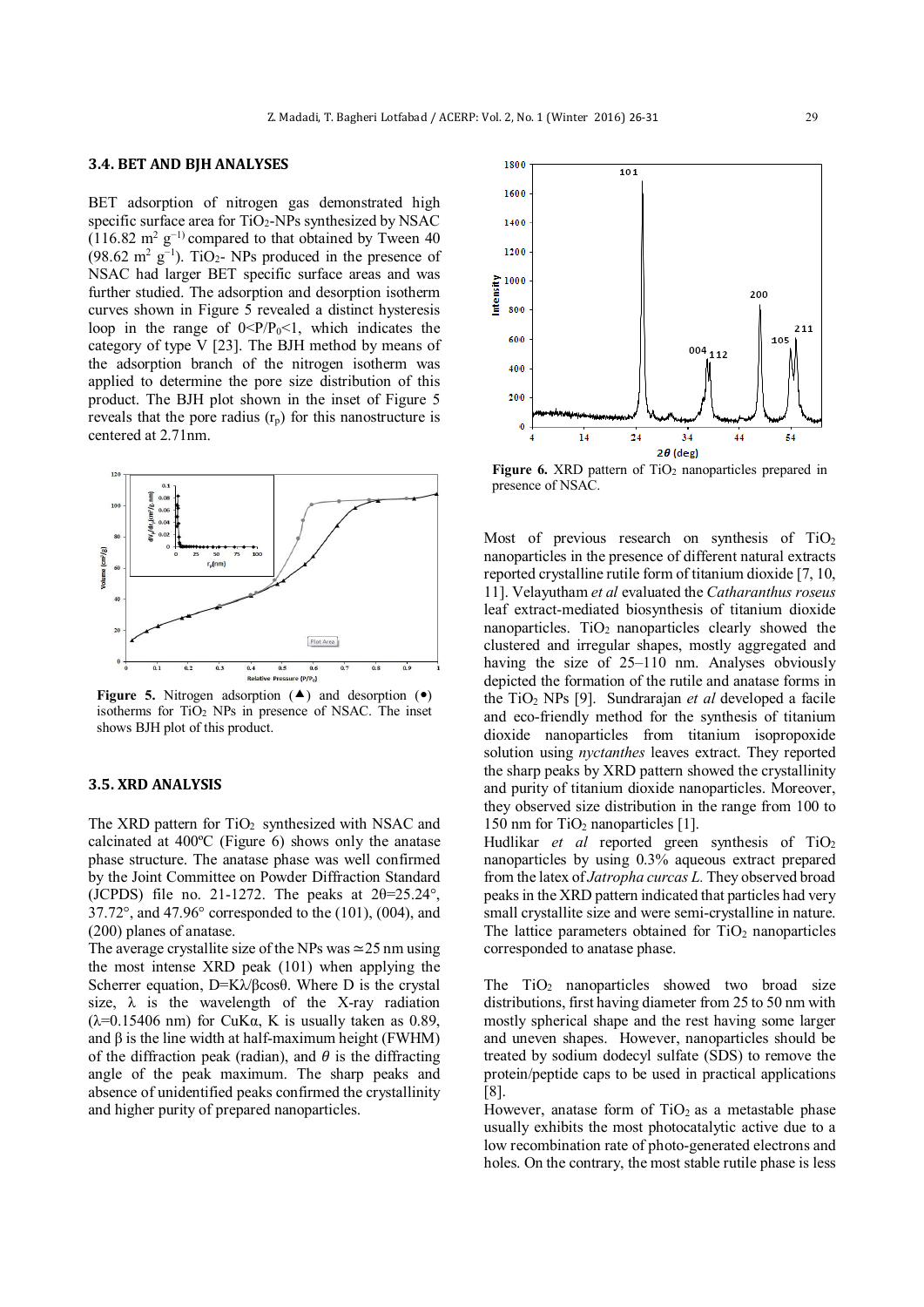active or not active at all [24]. Therefore, the NSAC synthesized  $TiO<sub>2</sub>$  due to being in anatase crystalline form and size ranging between 20-25 nm has heightened interest in the biological synthesis of nano  $TiO<sub>2</sub>$ .

# **4. CONCLUSION**

A desire for environmental sustainability has led to a growing tendency among researchers to establish new strategies based on green or eco-friendly chemistry. This emphasizes the need to develop simple and economical approaches for the synthesis of nano-materials. Nanocrystalline anatase  $TiO<sub>2</sub>$  nanoparticles were successfully synthesized via sol-gel method using titaniumtetraisopropoxide. Based on XRD patterns the average particle size obtained for anatase form calculated by Scherrer's equation was 25 nm. FTIR indicates the presence of Ti-O-Ti peak at around 457 cm-1. BET surface area was found to be  $116.82 \text{ m}^2 \text{g}^{-1}$  for anatase TiO2. SEM and TEM images presented the spherical form of  $TiO<sub>2</sub>$  NPs, specific for anatase phase and also confirmed the nanometer particle size. The present work provides an alternative eco-friendly technique for the fabrication of TiO<sub>2</sub>nanoparticles based on feasibility, reproducibility and low costs, which are advantages that can recommend it for optimized, large-scale production.

# **ACKNOWLEDGEMENTS**

The authors gratefully acknowledge the financial support of Nastooh Commercial Engineering Co. for this research.

#### **REFERENCES**

- 1. C Sundrarajan, M., and Gowri, S., "Green synthesis of titaniumdioxide nanoparticles by Nyctanthes arbor-tristis leaves extract", *ChalcogenideLett*, Vol. 8, (2011), 447–451.
- 2. Kamil, F., Hubiter, K. A., Abed, T.K., and Al-Amiery, A. A., "Synthesis of Aluminum and Titanium Oxides Nanoparticles via Sol-Gel Method: Optimization for the Minimum Size", *J Nanoscience and Technology*, Vol. 2, (2016), 37–39.
- 3. Kharissova, O.V., Rasika Dias, H.V., Kharisov, B.I., Pérez B.O., and Jiménez Pérez, V.M., "the greener synthesis of nanoparticles" , *Trends Biotechnol***,** Vol. 31, (2013), 240–248.
- 4. Mittal, J., Batra, A., Singh, A., and Sharma, M.M. "Phytofabrication of nanoparticles through plant a nanofactories", *Adv Nat Sci: Nanosci Nanotechnol*, Vol. 5,( 2014), 1-10.
- 5. Hoag, G.E., Collins, J.B., Holcomb, J.L., Hoag, J.R., Nadagouda, M.N, and Varma, R.S., "Green synthesis of metal nanoparticles using plant extracts", *J Mater Chem*, Vol. 19, (2009), 8671– 8677.
- 6. Rahimi-Nasrabadi, M., Pourmortazavi, S.M., Shandiz, S.A.S., Ahmadi, F., and Batooli, H., "Green synthesis of silver nanoparticles using Eucalyptus leucoxylon leaves extract and evaluating the antioxidant activities of extract, *Natural Product Research***,** Vol. 28, (2014), 1964–1969.
- 7. Rajakumar, G., Rahuman, A.A., Priyamvada, B., GopieshKhanna, V., Kishore Kumar, D., and Sujin, P.J., "Ecliptaprostrata leaf aqueous extract mediated synthesis of titanium dioxide nanoparticles", *Mater Lett***,** Vol. 68, (2012), 115–117.
- 8. Hudlikar, M., Joglekar, S., Dhaygude, M., and Kodam, K., "Green synthesis of TiO<sub>2</sub> nanoparticles by using aqueous extract of Jatropha curcas L. latex", *Mater Lett***,** Vol. 75, (2012), 196– 199.
- 9. Velayutham, K., Rahuman, A.A, Rajakumar, G., Santhoshkumar, T., Marimuthu, S., Jayaseelan, C., and et al., "Evaluation of Catharanthusroseus leaf extract-mediated biosynthesis of titanium dioxide nanoparticles against Hippoboscamaculata and Bovicolaovis" , *ParasitolRes*, Vol. 111,( 2012), 2329–2337.
- 10. Marimuthu, S., Rahuman, A.A, Jayaseelan, C., Kirthi, A.V., Santhoshkumar, T., Velayutham, K., and et al., "Acaricidal activity of synthesized titanium dioxide nanoparticles using Calotropisgigantea against Rhipicephalusmicroplus and Haemaphysalisbispinosa", *Asian Pac J Trop Med***,** Vol. 6, (2013), 682–688.
- 11. Rajakumar, G., Rahuman, A.A., Jayaseelan, C., Santhoshkumar, T., Marimuthu, S., Kamaraj, C., and et al., "Solanumtrilobatum extract-mediated synthesis of titanium dioxide nanoparticles to Pediculushumanuscapitis, Hyalommaanatolicumanatolicum and Anopheles subpictus", *Parasitol Res*, Vol. 113, (2014), 469–479.
- 12. Khatuntseva, E.A., Men'shov, V.M., Shashkov, A.S., Tsvetkov, Y.E., Stepanenko R.N, Vlasenko R.Y, and et al., "Triterpenoid saponins from the roots of Acanthophyllum gypsophiloides Regel", *Beilstein J Org Chem*, Vol. 8, (2012), 763–775.
- 13. Soltaninejad, H., Madadi, Z., Bagheri Lotfabad, T., Pirani, A., and Ebadipour, N., "Physico-chemical features of aqueous extract of Acanthophyllum laxiusculum roots from natural steppe habitats of Iran: evaluating surface activity and thermal behavior of partially purified extract", *Iran. Chem. Commun***,** Vol. 4 (2016), 1-9.
- 14. Das, D., Shivhare, A., Saha, S., and Ganguli, A.K.," Room temperature synthesis of mesoporous  $TiO<sub>2</sub>$  nanostructures with high photocatalytic efficiency", Mater Res Bull, Vol. 47, (2012), 3780–3785.
- 15. Chibowski, E., Holysz, L., Terpilowski, K., and Wiacek, A.E., "Influence of Ionic Surfactants and Lecithin on Stability of Titanium Dioxide in Aqueous Electrolyte Solution" **,***Croat ChemActa***,** Vol. 80, (2007), 395–403.
- 16. Valencia, S., Marín, J.M., and Restrepo, G., "Study of the Bandgap of Synthesized Titanium Dioxide Nanoparticules Using the Sol-Gel Method and a Hydrothermal Treatment", *Open Mater Sci J***,** Vol. 4,( 2010),9-14.
- 17. Galkina, O.L., Vinogradov, V.V., Agafonov, A.V., and Vinogradov, A.V., "Surfactant-Assisted Sol-Gel Synthesis of TiO2 with Uniform Particle Size Distribution", *Int J InorgChem*, Vol. 2011, (2012),1-8.
- 18. Abdolazizi, S., Naghizadeh, R., and Baghshahic, S., "The Comparison of MgO and TiO<sub>2</sub> Additives Role on Sintering Behavior and Microstructures of Reaction-Sintered Alumina-Zirconia-Mullite Composite", *ACERP*, Vol. 1, 2015,11-17.
- 19. Wetchakun, N., Incessungvorn, B., Wetchakun, K., and Phanichphant, S., "Influence of calcination temperature on anatase to rutile phase transformation in  $TiO<sub>2</sub>$  nanoparticles synthesized by the modified sol–gel method", *Mater Lett***,** Vol. 82, (2012),195–198.
- 20. Bagheri, S., Shameli, K., Abd Hamid, S.B., "Synthesis and Characterization of Anatase Titanium Dioxide Nanoparticles Using Egg White Solution via Sol-Gel Method*", J Chem***,** Vol. 2013, (2012), 1-5.